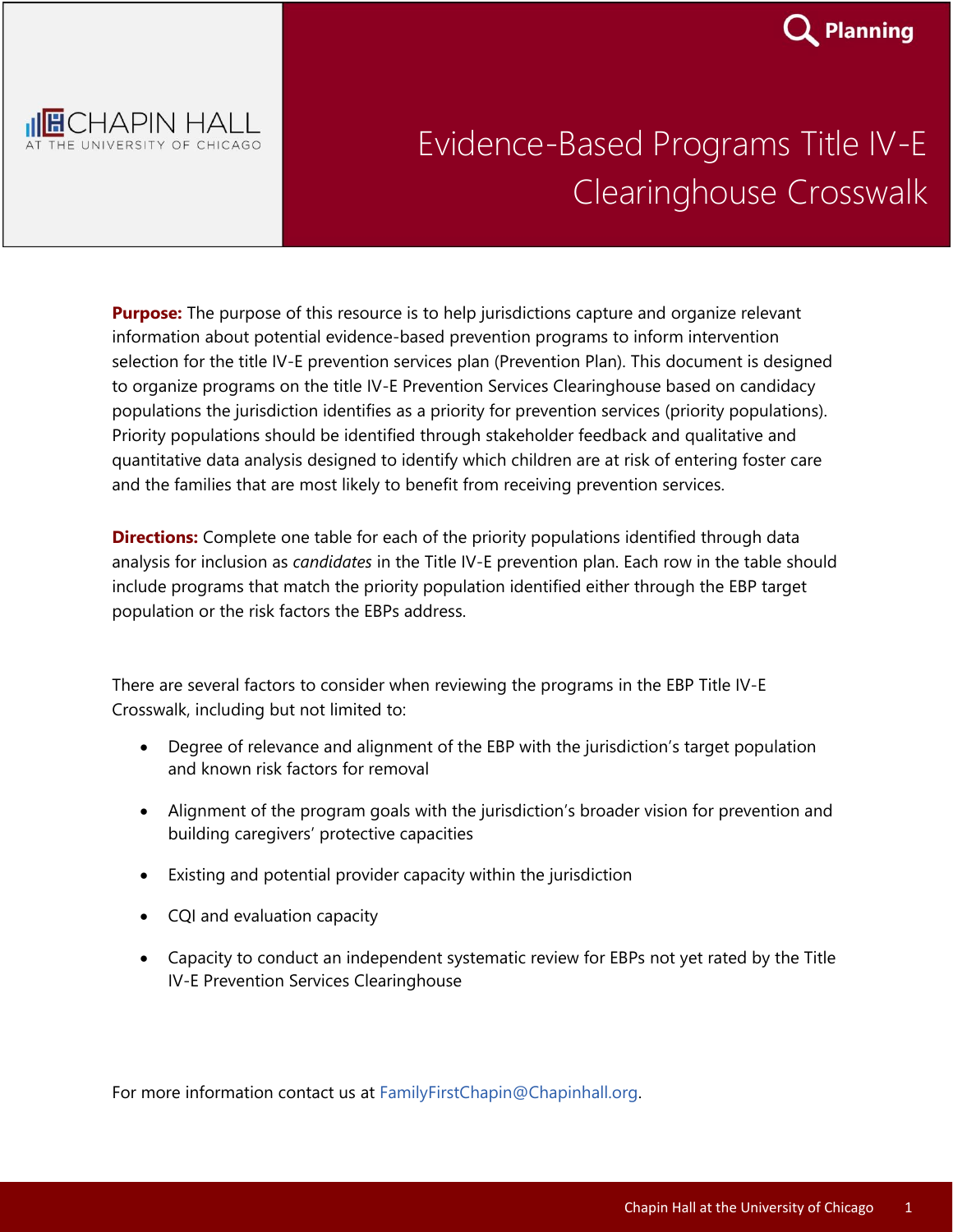## **Priority Population:**

| Program | <b>Target Population of</b><br>the EBP | <b>Program Goals</b>     | <b>Risk Factors &amp; Title IV-E Clearinghouse Rating</b> |                                            |                                  |                                  |                                                               | # Provider                                                          |
|---------|----------------------------------------|--------------------------|-----------------------------------------------------------|--------------------------------------------|----------------------------------|----------------------------------|---------------------------------------------------------------|---------------------------------------------------------------------|
|         |                                        |                          | <b>Parent</b><br><b>SUD</b><br>$\sqrt{}$                  | <b>Parent</b><br><b>MH</b><br>$\checkmark$ | Youth<br><b>SUD</b><br>$\sqrt{}$ | Youth<br><b>MH</b><br>$\sqrt{ }$ | <b>Parent</b><br><b>Skill</b><br><b>Based</b><br>$\checkmark$ | <b>Locations</b><br><b>Identified in the</b><br><b>Jurisdiction</b> |
|         |                                        | $\overline{\phantom{m}}$ |                                                           |                                            |                                  |                                  |                                                               |                                                                     |
|         |                                        | $\overline{\phantom{0}}$ |                                                           |                                            |                                  |                                  |                                                               |                                                                     |
|         |                                        | $\overline{\phantom{m}}$ |                                                           |                                            |                                  |                                  |                                                               |                                                                     |
|         |                                        | $\overline{\phantom{0}}$ |                                                           |                                            |                                  |                                  |                                                               |                                                                     |
|         |                                        | $\equiv$                 |                                                           |                                            |                                  |                                  |                                                               |                                                                     |
|         |                                        | $\equiv$                 |                                                           |                                            |                                  |                                  |                                                               |                                                                     |
|         |                                        | $\overline{\phantom{0}}$ |                                                           |                                            |                                  |                                  |                                                               |                                                                     |
|         |                                        | $\overline{\phantom{0}}$ |                                                           |                                            |                                  |                                  |                                                               |                                                                     |
|         |                                        | $\equiv$                 |                                                           |                                            |                                  |                                  |                                                               |                                                                     |
|         |                                        | $\overline{\phantom{m}}$ |                                                           |                                            |                                  |                                  |                                                               |                                                                     |